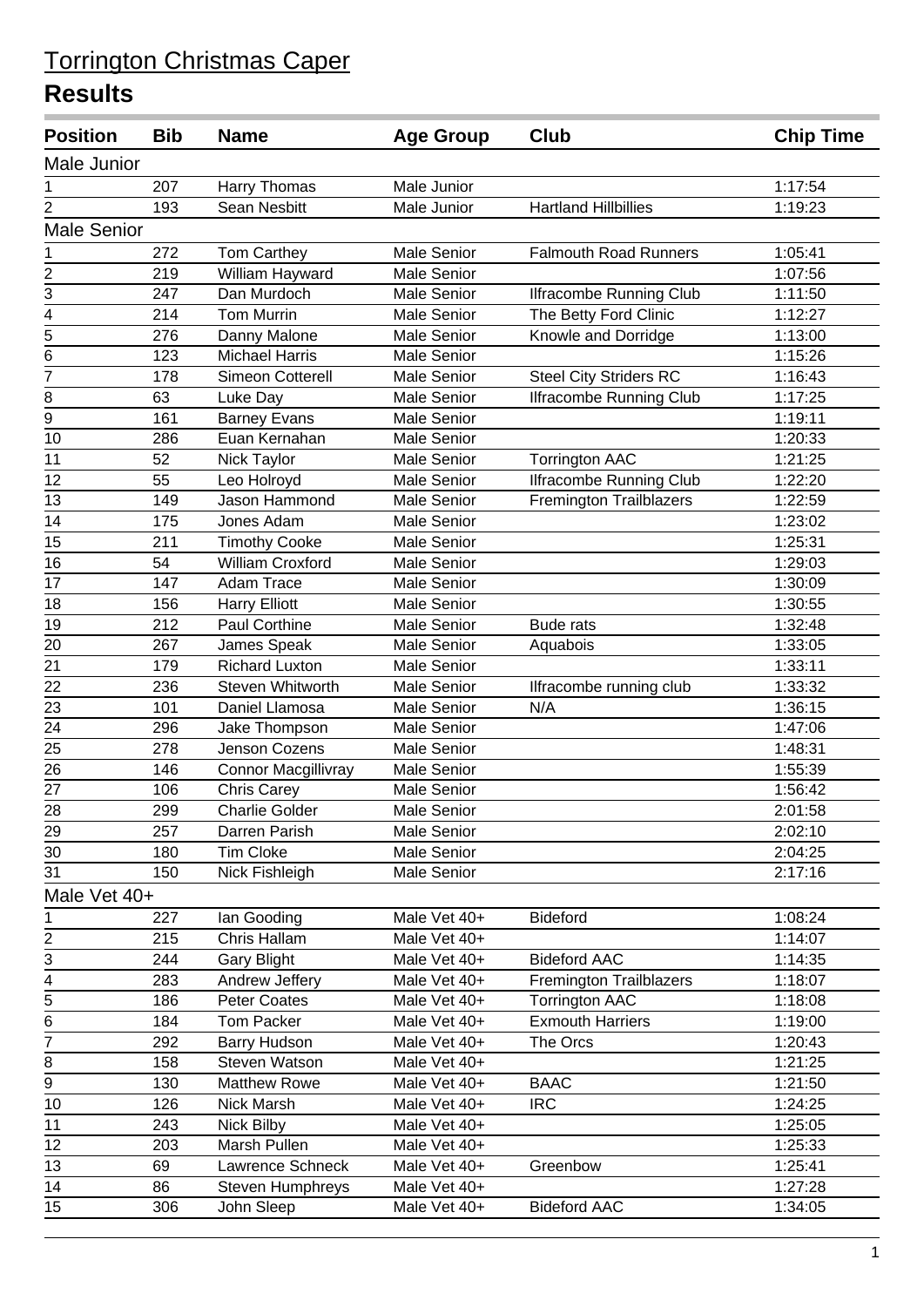| <b>Position</b> | <b>Bib</b> | <b>Name</b>               | <b>Age Group</b>             | <b>Club</b>                    | <b>Chip Time</b>   |
|-----------------|------------|---------------------------|------------------------------|--------------------------------|--------------------|
| 16              | 315        | Ben Epps                  | Male Vet 40+                 | Teignbridge Trotters           | 1:34:28            |
| 17              | 182        | Gareth Godwin             | Male Vet 40+                 |                                | 1:35:18            |
| 18              | 79         | Andrew Wooff              | Male Vet 40+                 | Ilfracombe Running club        | 1:36:09            |
| 19              | 107        | Darren Avery              | Male Vet 40+                 |                                | 1:37:30            |
| 20              | 281        | James Millichope          | Male Vet 40+                 |                                | 1:38:37            |
| 21              | 210        | Simon English             | Male Vet 40+                 | Fremington trailblazers        | 1:40:19            |
| 22              | 92         | Darren Reed               | Male Vet 40+                 |                                | 1:41:17            |
| 23              | 313        | <b>Tim Baker</b>          | Male Vet 40+                 | <b>Ilfracombe Running Club</b> | 1:44:03            |
| 24              | 285        | <b>Philip Buckland</b>    | Male Vet 40+                 |                                | 1:44:09            |
| $\overline{25}$ | 200        | <b>Neil Garrett</b>       | Male Vet 40+                 |                                | 1:46:43            |
| 26              | 238        | Christopher Dorain        | Male Vet 40+                 |                                | 1:49:35            |
| 27              | 174        | Luke Sturtridge           | Male Vet 40+                 | Storm Plymouth                 | 1:50:13            |
| 28              | 237        | Hoi Lo                    | Male Vet 40+                 |                                | 1:52:22            |
| 29              | 151        | <b>Terry Pooley</b>       | Male Vet 40+                 |                                | 1:59:59            |
| 30              | 275        | Simon Finn                | Male Vet 40+                 | <b>Bude RATs</b>               | 2:00:03            |
| 31              | 228        | Darren Bridle             | Male Vet 40+                 | The Orcs                       | 2:21:59            |
| <b>DNF</b>      | 82         | Mike Robinson             | Male Vet 40+                 | Ilfracombe running club        |                    |
| Male Vet 50+    |            |                           |                              |                                |                    |
| 1               | 21         | Jeremy Brown              | Male Vet 50+                 | <b>Bude Rats</b>               | 1:16:47            |
| $\frac{2}{3}$   | 36         | <b>Nick Percival</b>      | Male Vet 50+                 | <b>Bradworthy Runners</b>      | 1:17:29            |
|                 | 216        | Pete Thomas               | Male Vet 50+                 |                                | 1:22:06            |
| $\overline{4}$  | 249        | Duncan Oakes              | Male Vet 50+                 | <b>Mudcrew Trail Runners</b>   | 1:22:16            |
| $\overline{5}$  | 225        | Wayne Stapleton           | Male Vet 50+                 | <b>Torrington AAC</b>          | 1:22:41            |
| $\overline{6}$  | 302        | Mark Newson               | Male Vet 50+                 | Honiton Running Club           | 1:23:33            |
| $\overline{7}$  | 97         | Andrew Ferguson           | Male Vet 50+                 | <b>Truro RC</b>                | 1:28:10            |
| 8               | 308        | David Barker              | Male Vet 50+                 | Fremington trailblazers        | 1:28:44            |
| $\overline{9}$  | 261        | Jon Meek                  | Male Vet 50+                 |                                | 1:29:33            |
| 10              | 173        | lan Grail                 | Male Vet 50+                 |                                | 1:29:40            |
| 11              | 287        | Jeffrey Butler            | Male Vet 50+                 | Epsom & Ewell Harriers         | 1:31:32            |
| 12              | 30         | Lloyd James               | Male Vet 50+                 | Fremington Trailblazers        | 1:32:58            |
| 13              | 290        | Keith Hoadley             | Male Vet 50+                 | torrington aac                 | 1:33:34            |
| 14              | 148        | Peter Jennings            | Male Vet 50+                 |                                | 1:34:43            |
| 15              | 88         | <b>Conrad Stevens</b>     | Male Vet 50+                 | Torrington                     | 1:35:18            |
| 16              | 248        | David Meardon             | Male Vet 50+                 | Hatherleigh runners            | 1:37:14            |
| 17              | 87         | <b>Grantley South</b>     | Male Vet 50+                 | Ilfracombe running club        | 1:37:34            |
| 18              | 183        | Roger Wickham             | Male Vet 50+                 |                                | 1:39:47            |
| 19              | 95         | Gary Kemp                 | Male Vet 50+                 | <b>Ilfracombe Running Club</b> | 1:44:16            |
| 20              | 61         | Peter Westmacott          | Male Vet 50+                 |                                | 1:44:42            |
| 21              | 143        | Paul Skipp                | Male Vet 50+                 | <b>Bude rats</b>               | 1:46:14            |
| 22              | 134        | Lee Meredith              | Male Vet 50+                 | Fremington trailblazer         | 1:47:35            |
| 23              | 50         | Mark Richardson           | Male Vet 50+                 | <b>Bradworthy runners</b>      | 1:47:51            |
| 24              | 45         | Jeremy Jollow             | Male Vet 50+                 | <b>Bradworthy Runners</b>      | 1:47:56            |
| 25              | 94         | Vince Irwin               | Male Vet 50+                 | <b>Ilfracombe Running Club</b> | 1:48:39            |
| 26              | 222        | Lee Smale                 | Male Vet 50+                 | <b>Fremington Trailblazers</b> | 1:48:42            |
| 27<br>28        | 232<br>152 | Paul Drew<br>Mark Burnett | Male Vet 50+<br>Male Vet 50+ | None<br>The ORCs               | 1:51:51<br>1:54:52 |
| 29              | 60         | Mike Tunney               | Male Vet 50+                 | <b>Bude Rats</b>               | 2:00:01            |
| 30              | 305        | <b>Stuart Colwill</b>     | Male Vet 50+                 | <b>Bude RATS</b>               | 2:00:04            |
| $\overline{31}$ | 136        | Simon Dowling             | Male Vet 50+                 | <b>Bude Rats</b>               | 2:00:06            |
| 32              | 312        | Jeremy Rowe               | Male Vet 50+                 | Just jog Bideford              | 2:01:59            |
| 33              | 253        | Anthony Lambert           | Male Vet 50+                 |                                | 2:03:44            |
| 34              | 233        | Mark Bigmore              | Male Vet 50+                 | <b>Fremington Trailblazers</b> | 2:11:17            |
|                 |            |                           |                              |                                |                    |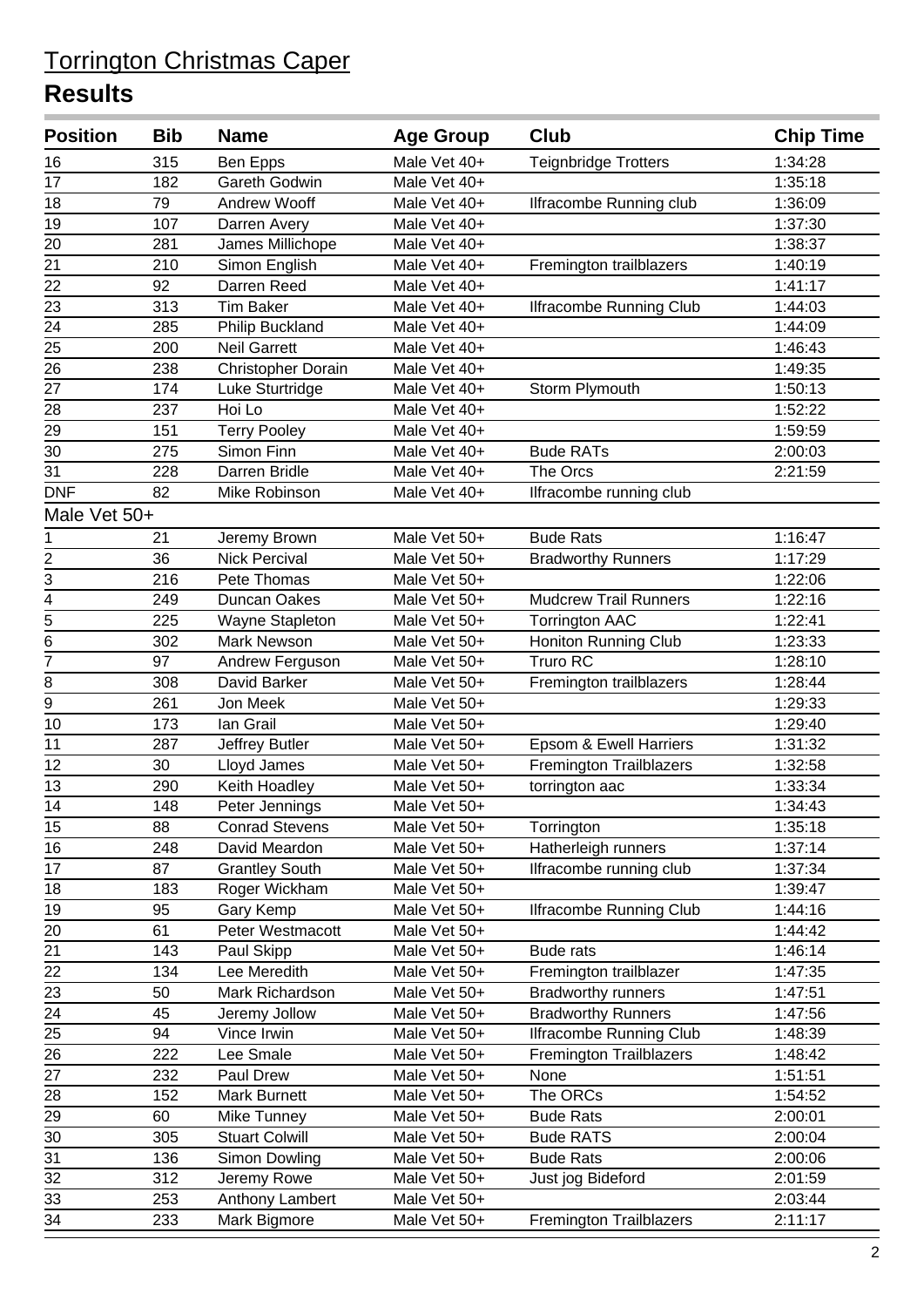| <b>Position</b>         | <b>Bib</b>     | <b>Name</b>              | <b>Age Group</b>     | <b>Club</b>                           | <b>Chip Time</b> |  |
|-------------------------|----------------|--------------------------|----------------------|---------------------------------------|------------------|--|
| 35                      | 264            | Marco Oliveira           | Male Vet 50+         | <b>Fremington Trailblazers</b>        | 2:16:05          |  |
| 36                      | 102            | Pete Llamosa             | Male Vet 50+         | Ilfracombe running club               | 2:22:36          |  |
| Male Vet 60+            |                |                          |                      |                                       |                  |  |
| 1                       | 303            | <b>Bob Pearce</b>        | Male Vet 60+         |                                       | 1:22:09          |  |
| $\overline{c}$          | 259            | Simon Edney              | Male Vet 60+         | None                                  | 1:24:34          |  |
| 3                       | 165            | <b>Steve Hatch</b>       | Male Vet 60+         | <b>Bideford AAC</b>                   | 1:26:26          |  |
| 4                       | 59             | <b>Vincent Helliwell</b> | Male Vet 60+         | <b>Bideford AAC</b>                   | 1:26:31          |  |
| $\overline{5}$          | 96             | Les Pittwood             | Male Vet 60+         | <b>Puffing Billberries</b>            | 1:27:31          |  |
| 6                       | 176            | <b>Tim Jones</b>         | Male Vet 60+         | North devon road runners              | 1:30:50          |  |
| $\overline{7}$          | 181            | Graham Newton            | Male Vet 60+         | South West veterans AC                | 1:32:25          |  |
| 8                       | 164            | <b>Steve Sanders</b>     | Male Vet 60+         | Bideford aac                          | 1:33:43          |  |
| $\overline{9}$          | 250            | <b>Tim Felton</b>        | Male Vet 60+         | <b>Tiverton Harriers</b>              | 1:36:19          |  |
| 10                      | 85             | Simon Oliver             | Male Vet 60+         | Ilfracombe                            | 1:37:16          |  |
| 11                      | 201            | Andy North               | Male Vet 60+         | Fremington Trailblazers               | 1:43:21          |  |
| 12                      | 192            | <b>Mark Nesbitt</b>      | Male Vet 60+         | <b>Hartland Hillbillies</b>           | 1:43:44          |  |
| 13                      | 169            | Dave Pickard             | Male Vet 60+         | Launceston RR                         | 1:52:40          |  |
| 14                      | 204            | Denis Johns              | Male Vet 60+         |                                       | 1:54:04          |  |
| 15                      | 224            | Steven Jackson           | Male Vet 60+         |                                       | 1:56:41          |  |
| 16                      | 135            | Tim Langmead             | Male Vet 60+         |                                       | 2:03:46          |  |
| 17                      | 167            | <b>Steve Beer</b>        | Male Vet 60+         |                                       | 2:03:47          |  |
| 18                      | 129            | David Proffitt           | Male Vet 60+         | <b>Lliswerry Runners</b>              | 2:07:45          |  |
| <b>Female Senior</b>    |                |                          |                      |                                       |                  |  |
| 1                       | 301            | Jodie Gauld              | <b>Female Senior</b> | St Austell RC                         | 1:20:48          |  |
| $\overline{\mathbf{c}}$ | 113            | Davina Brown             | <b>Female Senior</b> | <b>Bideford AAC</b>                   | 1:23:49          |  |
| 3                       | 300            | Amy Blackburn            | <b>Female Senior</b> | Mile high                             | 1:33:02          |  |
| $\overline{4}$          | 157            | Lizzi Stevenson          | <b>Female Senior</b> | <b>Bideford AAC</b>                   | 1:40:18          |  |
| 5                       | $\overline{2}$ | Olivia Ellis             | Female Senior        | <b>TAAC</b>                           | 1:42:42          |  |
| 6                       | 138            | <b>Nell Gierke</b>       | <b>Female Senior</b> | <b>Bideford AAC</b>                   | 1:45:46          |  |
| $\overline{7}$          | 137            | Pippa Beer               | <b>Female Senior</b> |                                       | 1:47:11          |  |
| 8                       | 277            | Nicole Whitear           | <b>Female Senior</b> | Torrington amateur athletic club      | 1:48:30          |  |
| 9                       | 273            | <b>Liz Stevens</b>       | Female Senior        |                                       | 1:48:54          |  |
| 10                      | 109            | Katie Baker              | <b>Female Senior</b> | Fremington Trailblazers               | 1:49:28          |  |
| 11                      | 177            | Hannah Thomas            | <b>Female Senior</b> |                                       | 1:53:33          |  |
| 12                      | 256            | <b>Bethan Bennett</b>    | <b>Female Senior</b> | ndrr                                  | 1:59:58          |  |
| 13                      | 314            | Nancy Rowe               | Female Senior        | The ORCs                              | 2:01:58          |  |
| 14                      | 120            | Lauren Ohalloran         | Female Senior        |                                       | 2:04:26          |  |
| 15                      | 191            | <b>Rachael Elliott</b>   | Female Senior        | Okehampton Running Club               | 2:11:21          |  |
| Female Vet 35+          |                |                          |                      |                                       |                  |  |
| 1                       | 260            | Jo Meek                  | Female Vet 35+       | Winchester & District AC              | 1:12:38          |  |
|                         | 298            | Sian Longthorpe          | Female Vet 35+       |                                       | 1:14:51          |  |
| $\frac{2}{3}$           | 5              | Amy Alford               | Female Vet 35+       | <b>Bideford Amateur Athletic Club</b> | 1:25:24          |  |
| 4                       | 240            | Zoe Binnion              | Female Vet 35+       |                                       | 1:25:59          |  |
| $\overline{5}$          | 198            | <b>Becky Williamson</b>  | Female Vet 35+       | Ilfracombe running club               | 1:26:09          |  |
| 6                       | 104            | Kathryn Beades           | Female Vet 35+       | Ilfracombe running club               | 1:26:09          |  |
| $\overline{7}$          | 22             | <b>Chantal Harp</b>      | Female Vet 35+       | none                                  | 1:28:24          |  |
| 8                       | 10             | Holly Webbe              | Female Vet 35+       | <b>Bideford Amateur Athletic Club</b> | 1:28:32          |  |
| 9                       | 1              | Louisa Roberts           | Female Vet 35+       | The Orcs                              | 1:34:04          |  |
| 10                      | 197            | Nina Hussell             | Female Vet 35+       | Ilfracombe running club               | 1:36:13          |  |
| 11                      | 80             | Joanna Jones             | Female Vet 35+       |                                       | 1:38:54          |  |
| 12                      | 284            | Katie Lowe               | Female Vet 35+       | South London Harriers                 | 1:39:32          |  |
| 13                      | 62             | Debbie Green             | Female Vet 35+       | Ilfracombe                            | 1:44:43          |  |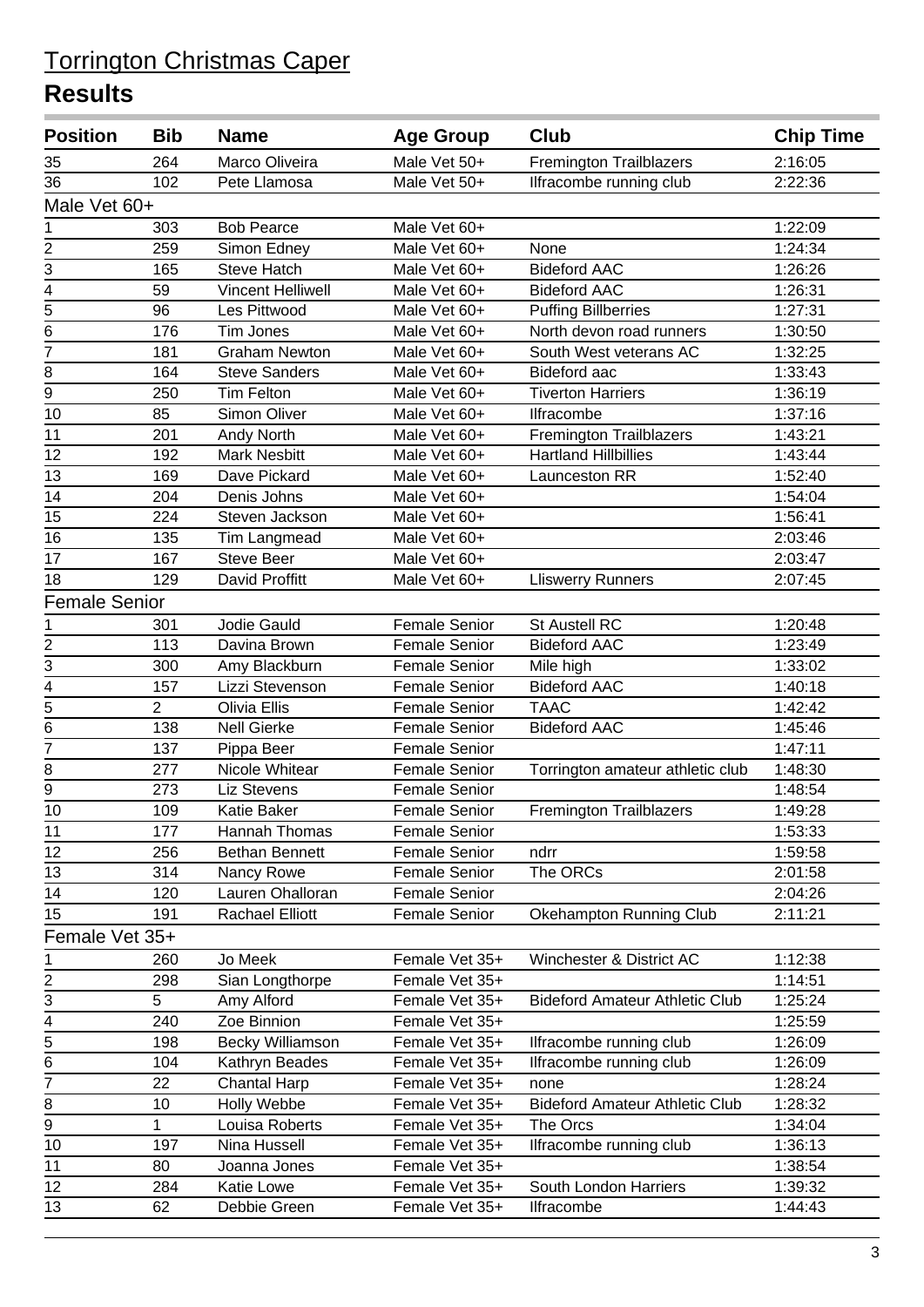| <b>Position</b>                           | <b>Bib</b> | <b>Name</b>            | <b>Age Group</b> | <b>Club</b>                    | <b>Chip Time</b> |
|-------------------------------------------|------------|------------------------|------------------|--------------------------------|------------------|
| 14                                        | 199        | <b>Kate Pates</b>      | Female Vet 35+   | <b>Bude Rats</b>               | 1:46:43          |
| 15                                        | 24         | Lucy Foley-Norman      | Female Vet 35+   | <b>Fremington Trailblazers</b> | 1:46:45          |
| 16                                        | 279        | <b>Claire Harris</b>   | Female Vet 35+   | <b>Fremington Trailblazers</b> | 1:47:29          |
| 17                                        | 294        | Jo Connock             | Female Vet 35+   |                                | 1:47:57          |
| 18                                        | 127        | Annie Bover            | Female Vet 35+   | <b>Bude rats</b>               | 1:48:00          |
| 19                                        | 268        | Maryl Steyn            | Female Vet 35+   | <b>Bude RATS</b>               | 1:48:53          |
| 20                                        | 231        | Katharine Donachie     | Female Vet 35+   |                                | 1:49:03          |
| 21                                        | 235        | Melanie Bishop         | Female Vet 35+   |                                | 1:49:04          |
| 22                                        | 209        | Ali Griffith           | Female Vet 35+   |                                | 1:49:04          |
| $\overline{23}$                           | 310        | <b>Alison Reed</b>     | Female Vet 35+   |                                | 1:49:06          |
| 24                                        | 75         | Rachael Pomeroy        | Female Vet 35+   | <b>Bradworthy runners</b>      | 1:49:43          |
| 25                                        | 293        | Kate Morne             | Female Vet 35+   |                                | 1:51:05          |
| 26                                        | 282        | Elizabeth Nabb         | Female Vet 35+   |                                | 1:51:34          |
| $\overline{27}$                           | 309        | Georgina Kelly         | Female Vet 35+   |                                | 1:54:51          |
| 28                                        | 56         | Sally Tapp             | Female Vet 35+   | <b>Ilfracombe Running Club</b> | 1:56:15          |
| 29                                        | 125        | <b>Claire Strong</b>   | Female Vet 35+   | <b>Bude Rats</b>               | 2:00:00          |
| 30                                        | 140        | <b>Colleen Finn</b>    | Female Vet 35+   | <b>Bude RATs</b>               | 2:00:01          |
| 31                                        | 112        | <b>Liz Stokes</b>      | Female Vet 35+   | <b>Bude Rats</b>               | 2:00:01          |
| 32                                        | 226        | <b>Tracey Day</b>      | Female Vet 35+   | <b>Bideford</b>                | 2:03:23          |
| 33                                        | 307        | Louise Hunter          | Female Vet 35+   |                                | 2:04:26          |
| 34                                        | 288        | Laura Burton           | Female Vet 35+   |                                | 2:04:37          |
| 35                                        | 26         | <b>Clare Arthur</b>    | Female Vet 35+   | <b>Fremington Trailblazers</b> | 2:05:28          |
| 36                                        | 213        | Tammy Knox             | Female Vet 35+   | The orcs                       | 2:06:54          |
| 37                                        | 220        | Lucy Ord               | Female Vet 35+   | The orcs                       | 2:06:55          |
| 38                                        | 49         | Sarah Richardson       | Female Vet 35+   | <b>Bradworthy runners</b>      | 2:06:56          |
| 39                                        | 98         | Kelly Saunders         | Female Vet 35+   |                                | 2:16:18          |
| 40                                        | 99         | Kara Bennett           | Female Vet 35+   |                                | 2:16:18          |
| 41                                        | 100        | Laura Scott            | Female Vet 35+   |                                | 2:16:18          |
| 42                                        | 19         | <b>Becky Mountford</b> | Female Vet 35+   | North Devon Road Runners       | 2:16:32          |
| 43                                        | 245        | Marie Dunphy           | Female Vet 35+   |                                | 2:30:40          |
| Female Vet 45+                            |            |                        |                  |                                |                  |
| 1                                         | 311        | Sarah Burns            | Female Vet 45+   | <b>East London Runners</b>     | 1:28:28          |
| $rac{2}{3}$                               | 187        | Natasha Cornish        | Female Vet 45+   |                                | 1:31:08          |
|                                           | 35         | <b>Vicky Percival</b>  | Female Vet 45+   | <b>Bradworthy Runners</b>      | 1:32:07          |
|                                           | 71         | Ann Lonie              | Female Vet 45+   | <b>Torrington AAC</b>          | 1:33:37          |
| $\frac{1}{4}$ $\frac{1}{5}$ $\frac{1}{6}$ | 229        | Jenny Evans            | Female Vet 45+   | Ilfracombe running club        | 1:36:25          |
|                                           | 9          | <b>Jess Gierke</b>     | Female Vet 45+   | <b>Bideford AAC</b>            | 1:38:18          |
| $\overline{7}$                            | 33         | <b>Claire King</b>     | Female Vet 45+   | Fremington trailblazers        | 1:40:26          |
| 8                                         | 41         | Hayley Jollow          | Female Vet 45+   | <b>Bradworthy Runners</b>      | 1:41:12          |
| $\overline{9}$                            | 53         | Jo Hedderly            | Female Vet 45+   | <b>Bideford AAC</b>            | 1:44:45          |
| 10                                        | 189        | Katrina Dearson        | Female Vet 45+   |                                | 1:45:29          |
| 11                                        | 304        | <b>Tracy McKay</b>     | Female Vet 45+   |                                | 1:48:13          |
| 12                                        | 170        | Deborah Freeman        | Female Vet 45+   | Ilfracombe                     | 1:48:40          |
| 13                                        | 206        | Lizzie Hustwayte       | Female Vet 45+   |                                | 1:49:03          |
| 14                                        | 205        | <b>Carol Bourner</b>   | Female Vet 45+   |                                | 1:49:04          |
| 15                                        | 266        | <b>Mandy Sanders</b>   | Female Vet 45+   | <b>TAAC</b>                    | 1:51:31          |
| 16                                        | 153        | <b>Tanya Gillett</b>   | Female Vet 45+   | The ORCs                       | 1:54:52          |
| 17                                        | 145        | Elizabeth Macgillivray | Female Vet 45+   |                                | 1:55:39          |
| 18                                        | 196        | Paula Wilkinson        | Female Vet 45+   |                                | 1:56:42          |
| 19                                        | 144        | Konstantina Samara     | Female Vet 45+   | <b>Bude RATS</b>               | 1:59:58          |
| 20                                        | 15         | Suzanne Brown          | Female Vet 45+   | <b>Bude Rats</b>               | 1:59:59          |
| 21                                        | 128        | Karen Hilton           | Female Vet 45+   | bude rats                      | 1:59:59          |